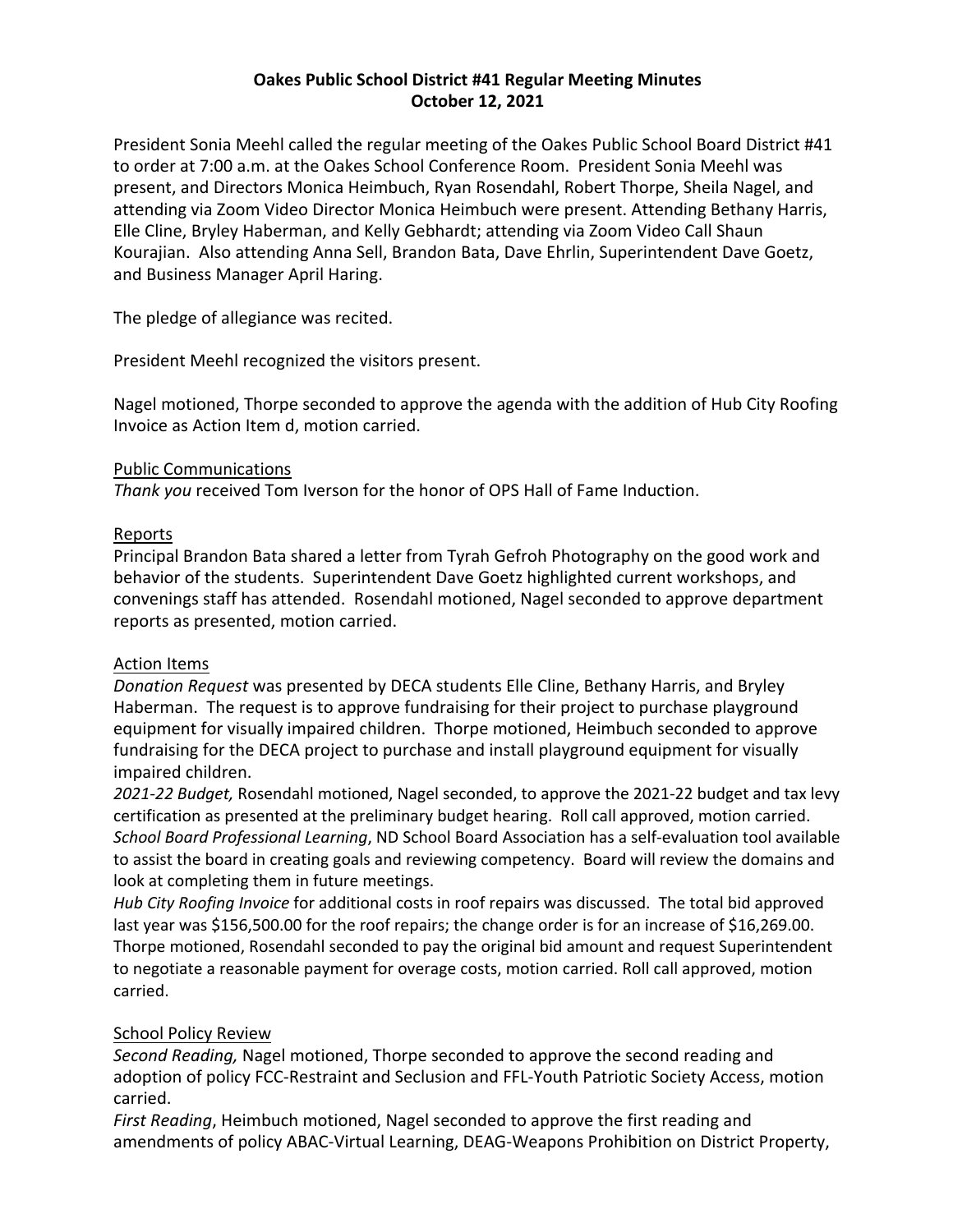FFD-Carrying Weapons, GACE-GED Credit, KADA-Weapons Prohibition on School Property, motion carried.

*First Reading and Adoption*, Nagel motioned, Rosendahl seconded to approve first reading amendments and waive second reading adopting policy IAC-Lease of School Property, and reaffirm with no changes policy BC-Meetings of the Board, motion carried.

#### Minutes and Financial Reports

Rosendahl motioned, Nagel seconded to approve the minutes September 14, 2021, regular meeting and budget hearing as presented, motion carried.

Rosendahl motioned, Heimbuch seconded to approve the revenue, expense, reconciliation, and balance sheet, motion carried.

#### Bills

Nagel motioned, Rosendahl seconded, to approve the schedule of bills totaling \$389,869.45, motion carried.

2080 MEDIA INC \$3,000.00, A & B BUSINESS \$4,855.22, ACCENT WORKPLACE & LEARNING \$2,778.00, AGTEGRA COOPERATIVE \$90.60, APPLE COMPUTER \$1,270.31, ARAMARK \$249.18, B&B GARDENS \$85.00, BLACKBOARD \$153.00, CAMERON, JOHN \$95.78, CASEYS \$1,432.30, CASH-WAS DISTRIBUTING FARGO \$10,398.91, CENTRAL CASS PUBLIC SCHOOL \$175.00, CHADS ELECTRIC \$12,363.56, CHRISTIANSON, JOHN \$215.35, CLINE, LUCAS \$15.96, COCA COLA \$1,275.00, COGNIA INC \$1,000.00, CONCORDIA COLLEGE \$210.00, CORNER C-STORE \$337.57, CRANE MERCHANDISING SYSTEMS \$10.95, DAKOTA ASSEMBLIES \$900.00, DAKOTA WATER SOLUTIONS \$150.00, DEMCO INC \$1,547.75, DPI \$1,128.62, DETHLEFSEN, LESLIE \$ 29.92,DICKEY RURAL NETWORKS \$1,313.60, DRAIN SERVICES INCORPORATED \$33,375.00, ECKROTH MUSIC COMPANY \$28.06, EDGENUITY \$23,750.00, EMIL, WAYNE, \$282.13, ESJD-BISMARCK \$2,353.43, FOLLETT SCHOOL SOLUTIONS \$195.81, FRESH ALTERNATIVE FUND RAISING \$6,517.50, GARRISON, REID \$29.08, GEBHARDT, KELLI \$55.02, GEFROH TYRA PHOTOGRAPHY \$250.00, GERRELLS SPORTS CENTER \$300.00, GIRARD, DAN \$119.65, GOEHRING, TROY \$146.06, GOOD, LAURIE \$132.09, GROTH, MAUREEN \$193.45, HAKE PUBLISHING \$18,396.84, HANSON, SHAWN \$95.78, HANSON, STAN \$95.78, HARING, APRIL \$200.00, HOUGHTON MIFFLIN HARCOURT PUBLISHING \$11,537.00, HUB CITY ROOFING \$105,614.00, I-STATE TRUCK CENTER \$240.06, ITHREEG MEDIA \$100.00, JENSEN, DJ \$95.54, JUNIOR LIBRARY GUILD \$1,121.10, JUNKER, BRUCE \$140.00, KELLY, VICKIE \$9.00, KUSTOM MACHINE \$64.56, LAMOURE PUBLIC SCHOOLS \$125.00, LIEN, COLT \$12.00, LIEN, MICHAEL \$186.35, LISBON PUBLIC SCHOOLS \$75.00, LYNCH, ALEXANDRA \$33.95, MARSHALL MEMO \$75.00, MIDDLESTEAD, TYLER \$146.06, MILLERS FRESH FOODS \$252.44, NDACS SPELLING BEE \$120.00, NDPHIT \$35,053.45, NDSU \$19,555.20, NETWORK SERVICES \$146.75,NDAG \$288.75, NDCEL \$1,230.00, NDDTS \$432.00, ND SAFETY COUNCIL \$15.00, NDUC \$519.73, NORTH SARGENT PUBLIC SCHOOL \$50.00, OAKES CITY \$2,059.50, OAKES COMMUNITY CLINIC \$300.00, OAKES COMMUNITY HOSPITAL \$138.00, OAKES TRUCK AND TRAILER \$335.28, STATE TAX COMMISSIONER \$3,116.00, OLD DUTCH FOODS \$110.40, OTTER TAIL POWER \$13,013.60, PARTS SUPPLY \$421.25, PEARSON EDUCATION \$135.00, PENWORTHY COMPANY \$656.27, PEPSIAMERICAS \$414.20, POPPLERS MUSIC \$253.20, PRASKAS HARDWARE \$791.12, QUADIENT LEASING \$221.28, RAMBOW \$1,061.07, REISER, MACKENZIE \$100.00, RUMBLE ON THE RED \$500.00, RYAN BROTHERS INC \$197.00, SANFORD \$111.00, SCHMITT MUSIC \$131.65, SCHOLASTIC INC EDUCATION \$327.25, SHEYENNE VALLEY SPECIAL EDUC UNIT \$13,651.75, SMITH & STREGE LTD \$110.00, STEINER, TARA \$45.00, STEINWAND, TIM \$210.30, TERVOLA, MINDY \$198.06, TORNADO STOP \$3,547.29, TRAINING ROOM \$1,299.26, US FOODS \$10,408.32, VALLEY CITY STATE UNIVERSITY \$60.00, VISA \$513.48, \$VOEGELI, RICHARD \$111.00, WARREN, DONALD \$48.53, WEST SIDE AUTO BODY \$414.04, WEXHEALTH \$136.80, WOODSTEAD, GRACE \$30.85, WORKFORCE SAFETY & INSURANCE \$6,223.34, COMMERCIAL CARD \$19,633.16

The next regularly scheduled board meeting is scheduled for Tuesday, November 9, 2021, at 7:00 a.m., at Oakes Public Schools Conference Room.